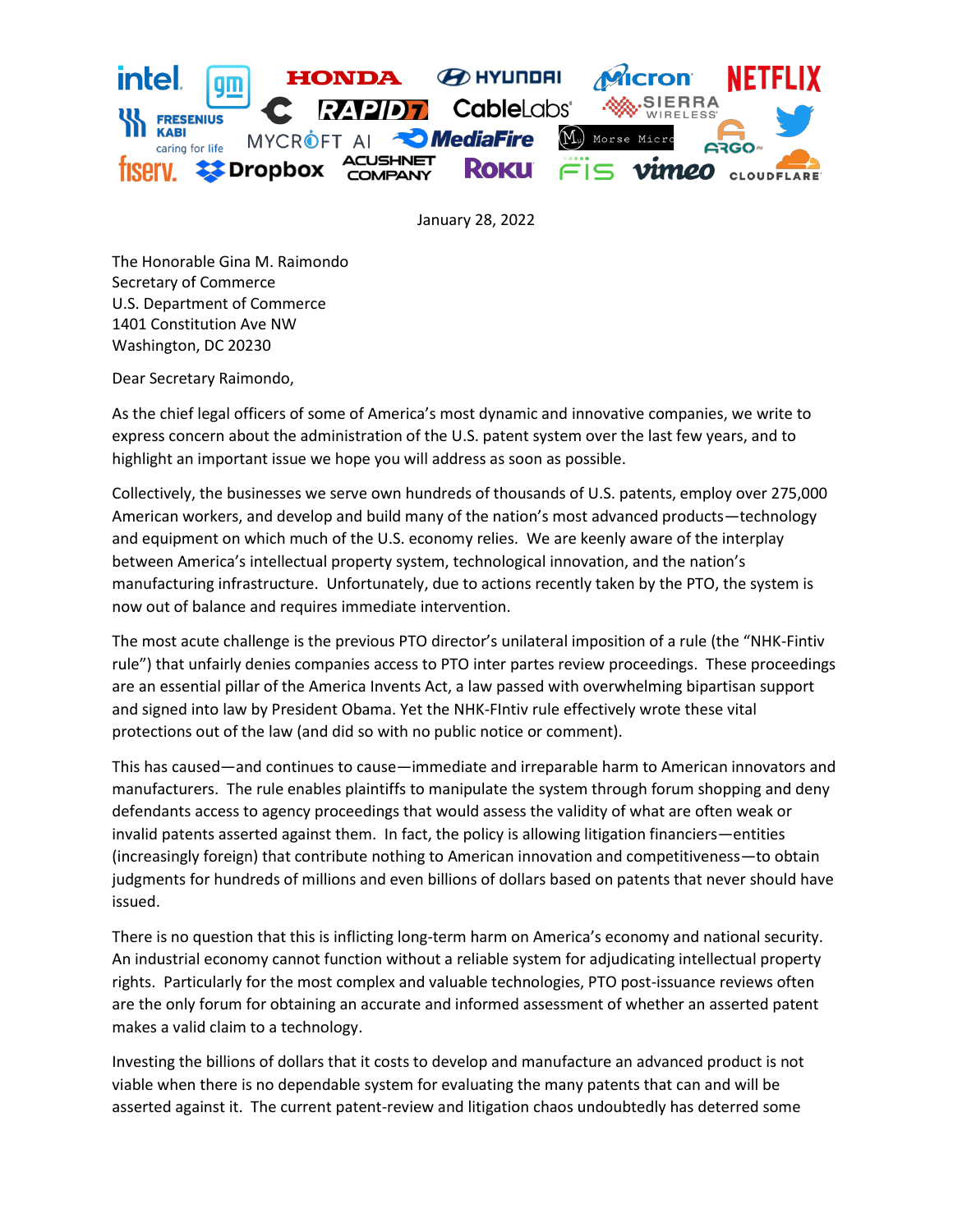direct investment in the United States. If left unchecked, it will ultimately undermine American leadership in technology and advanced manufacturing and the good-paying jobs those sectors create.

The patent system plays a critical role in rewarding research and development and thereby promoting technological innovation and economic growth. But to serve these goals, the PTO must follow the law. For the sake of the nation's economy, its technological leadership, and workers across our country, we ask that you immediately repeal the NHK-Fintiv rule and restore needed balance to America's patent system.

Sincerely,

*/s/ Steven R. Rodgers* Executive Vice President and General Counsel **Intel Corporation**

*/s/ Jason Erb* Vice President and Chief Legal Officer **Hyundai Motor America**

*/s/ David Hyman* Chief Legal Officer **Netflix**

*/s/ Sean Edgett* General Counsel **Twitter**

*/s/ Adam Rosman* Chief Administrative Officer and Chief Legal **Officer Fiserv, Inc.**

*/s/ Stephen Kay* Senior Vice President and General Counsel **Roku**

*/s/ Doug Kramer* General Counsel **Cloudflare**

*/s/ Peter Kaes* General Counsel **Rapid7**

*/s/ Jennifer Farac* General Counsel & Corporate Secretary **Sierra Wireless**

*/s/ Troy Lester* Chief Patent Counsel **Acushnet Company**

## */s/ Craig Glidden*

Executive Vice President, Global Public Policy, General Counsel, and Corporate Secretary **General Motors**

*/s/ Sean Moriarty* Executive Vice President and General Counsel **Fresenius Kabi USA, LLC**

*/s/ Bart Volkmer* Chief Legal Officer **Dropbox**

*/s/ Francisco R. Sanchez* Chief IP Counsel **American Honda Motor Co., Inc.**

*/s/ Rob Beard* Senior Vice President, General Counsel and Corporate Secretary **Micron Technology**

*/s/ Michael Cheah* General Counsel **Vimeo**

*/s/ Marc Mayo* Chief Legal Officer **FIS**

*/s/ Judson Cary* Vice President, Deputy General Counsel **CableLabs**

*/s/ Marc Mandel*  General Counsel **Smartfrog & Canary Group**

*/s/ Sharon Fanning* VP of Legal **MediaFire LLC**